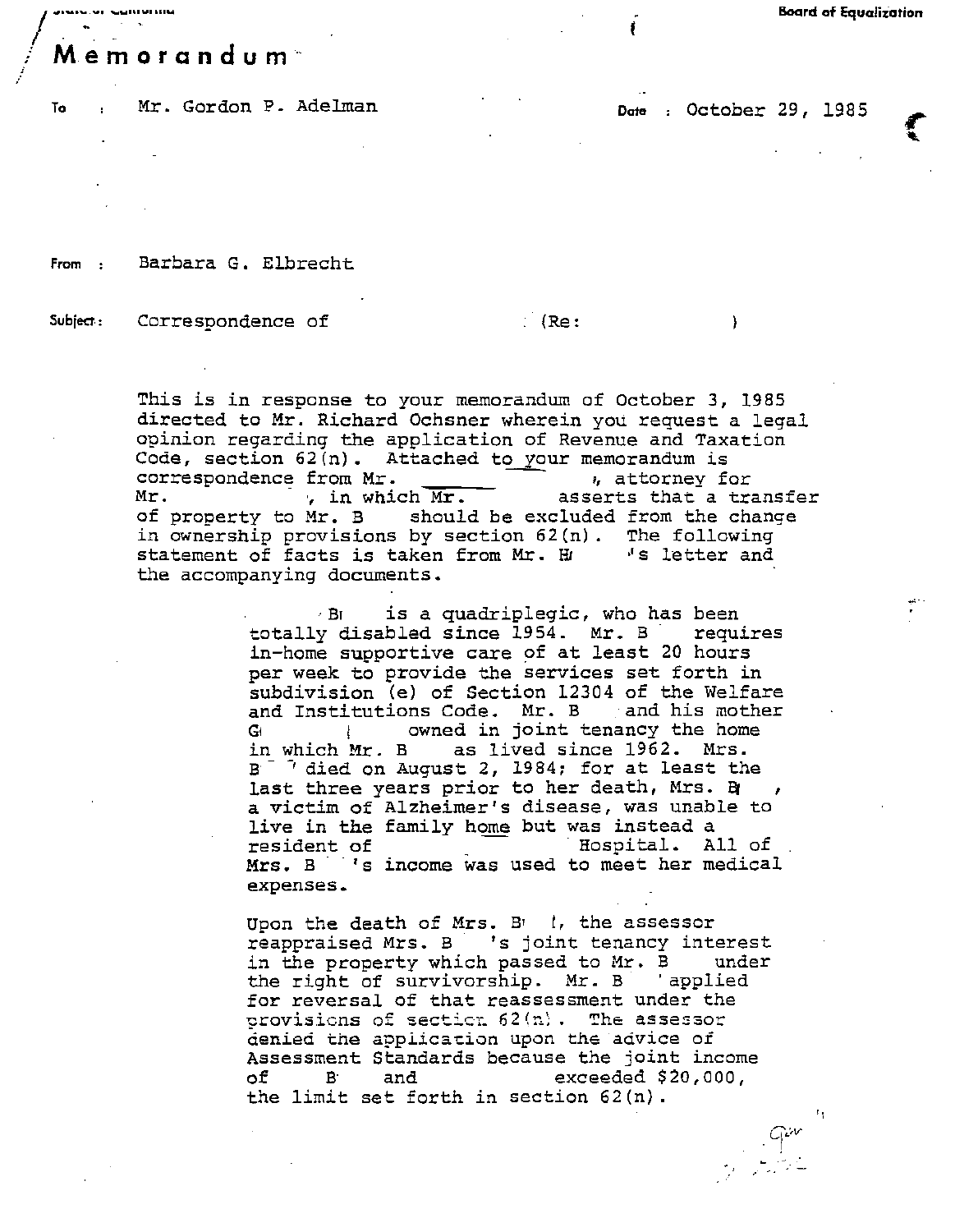## Mr. Gordon P. Adelman -2- October 29, 1985

*{* 

Section 62(n) states that a change in ownership shall not include:

> Any transfer of an eligible dwelling unit, whether by will, devise, or inheritance, from a parent or parents to a child or children, or from a guardian or guardians to a ward or wards, if the child, children, ward or wards have been disabled, as provided in subdivision (e) of Section 12304 of the Welfare and Institutions Code, for at least five years preceding the transfer and if the child, children, ward or wards have adjusted gross income which, when combined with the adjusted gross income of a spouse or spouses, parent or parents, and child or children, does not exceed twentv thousand dollars (\$20,000) in the year in which the transfer occurs. As used in this subdivision, "child" or "ward" includes a minor or an adult. As used *in* this subdivision, "eligible dwelling unit" means the dwelling unit which was the principal place of residence of the child or children, or ward or wards for at least five years preceding the transfer and remains the principal place of residence of the child or children, or ward or wards after the transfer. Any transferee whose property was reassessed in contravention of the provisions of this subdivision for the 1984-85 assessment year shall obtain a reversal of that reassessment upon application to the county assessor of the county *in* which the property is located. Application by the transferee shall be made to the assessor no later than 30 days after the later of either the transferee's receipt of notice of reassessment pursuant to Section 75.31 or the end of the 1984-85 fiscal year.

Section 62(n) sets forth four criteria which must be met before a transfer can be excluded from the change in ownership provisions under this section. First, the transfer must be from *a* parent to a disabled child whose disability meets the test set forth in subdivision (e) of Section 12304 of the Welfare and Institutions Code. Second, the child must be disabled for at least five years preceding the transfer. Third, the child must have an adjusted gross income which, when combined with the adjusted gross income of any spouse, parent, or child, does not exceed \$20,000 *in* the year the transfer occurred. Fourth, the dwelling unit must have been the principal place of residence of the child for at least five years preceding the transfer and must remain so after the transfer.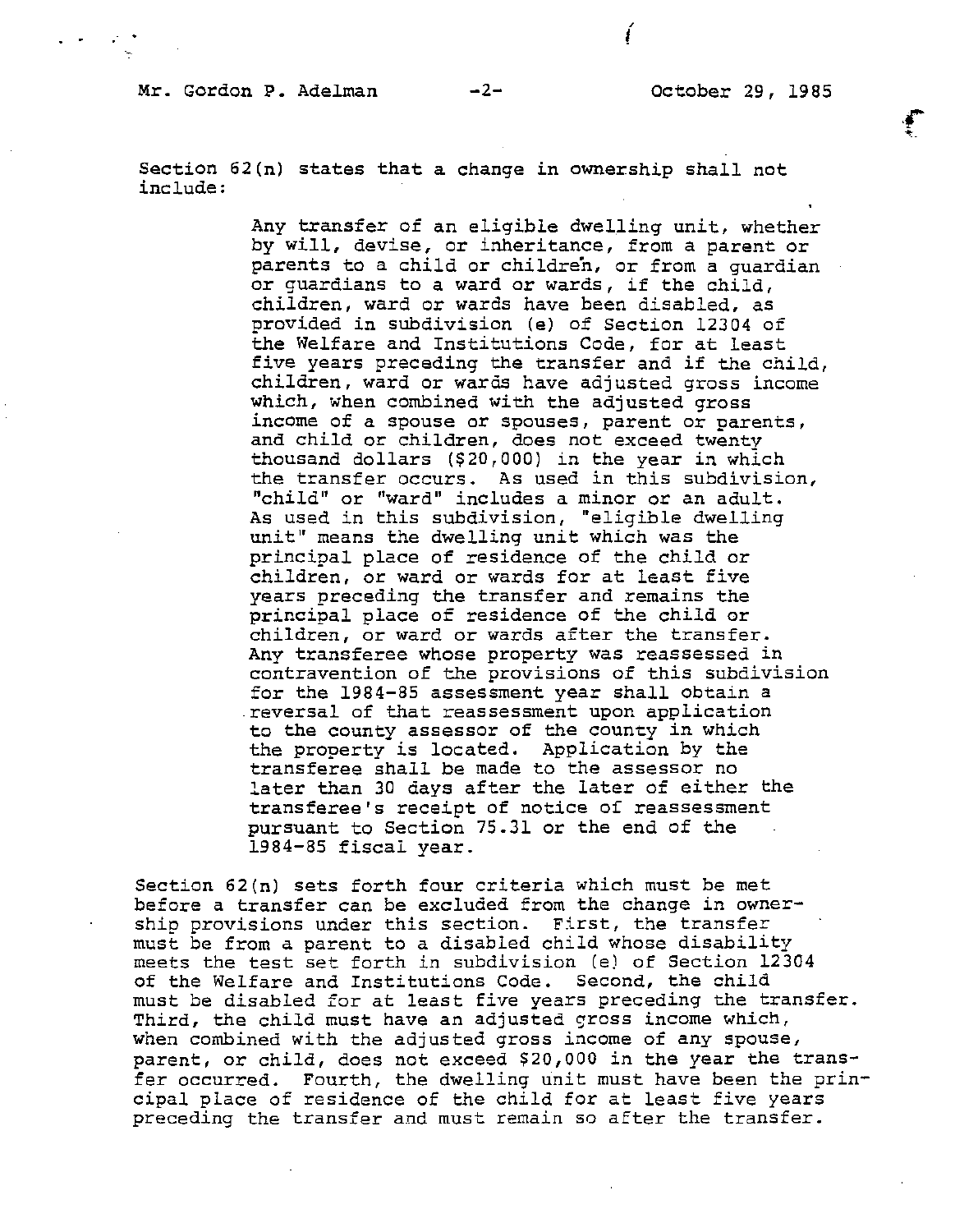Mr. Gordon P. Adelman -3- October 29, 1985

The transfer of  $G_i$  's joint tenancy interest to<br>By clearly fulfills three of these four require clearly fulfills three of these four requirements. The transfer is from a parent,  $G_1$  , to a child,<br>(B) , whose disability falls within the definition , whose disability falls within the definition of subsection (e) of Section 12304 of the Welfare and Institutions Code, as described above. Moreover, the second requirement<br>is met because  $B$  has been disabled for over 30 years. has been disabled for over<sup>30</sup> years. The fourth requirement is satisfied by his continual residence on the property since 1962. However, the combined income of<br>B and G exceeds the \$20.000 adjusted gross exceeds the \$20,000 adjusted gross income limitation and appears at first glance to preclude this transfer from qualifying under section 62(n).

Section 62(n) specifies that a child must have an adjusted gross income which, when combined with the adjusted gross income of the parent does not exceed \$20,000 in the year the transfer occurred. The B transfer raises the question of whether the income of child and parent should be combined when the child and parent are not residing in the same household. -

The language used in the statute does not provide a direct answer to this question. It *is* therefore necessary to look to the legislative history of the statute to see if this issue was addressed by the Legislature. Chapter 1010 (AB 2890) of the 1984 Statutes, sponsored by Polio Survivors Association, was enacted "to prevent an assessment increase when a home is transferred to a disabled person who has lived and continues to live in the home. If a reassessment occurs, some disabled living with their parents may not have the *income* to stay in the home. The objective of this bill is to keep the disabled in these dwellings to prevent institutionalization." (Analysis, Senate Committee on Revenue and Taxation, 7/5/84.) The bill as originally introduced set an income limitation of \$20,000 adjusted gross income for the disabled child. The Department of Finance opposed the bill because it believed adjusted gross income is not a true reflection of income since it does not include certain entitlement benefits and because the \$20,000 limit was upon the child's rather than the whole household's income. Finance proposed an income limitation of \$20,000 for gross finance proposed an income fimitation of 920,000 for 91033<br>household income. The final version of the bill retained adjusted gross income as the measure of income but combined the income of parent and child in defining the  $$20,000$ limitation. This appears to be a compromise position. adopting the position of Finance that all income in the household be combined, but retaining the adjusted gross income standard. Moreover, the Senate Revenue and Taxation Committee's analysis of this bill speaks of "disabled living

 $\ddot{\cdot}$ 

,.